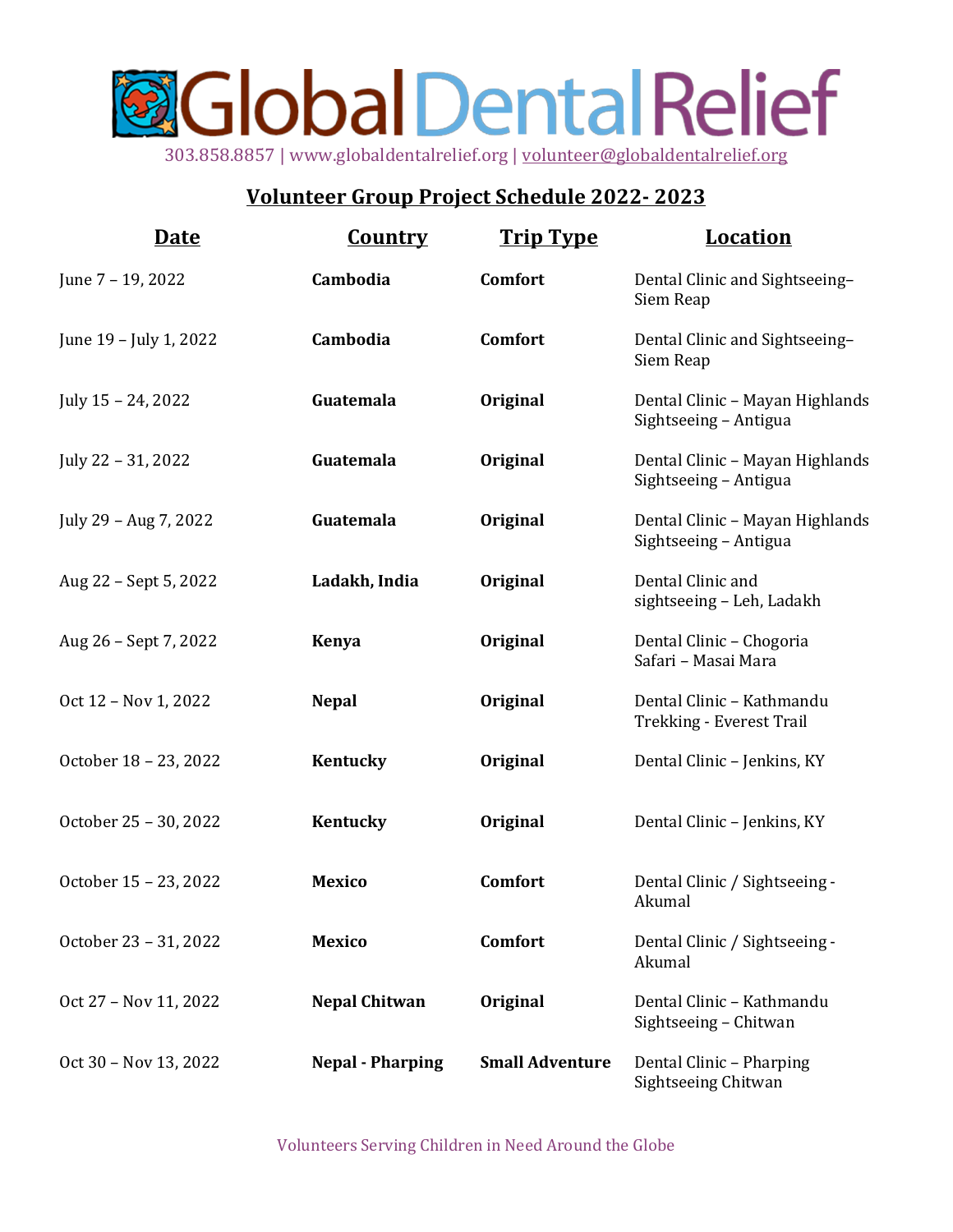| November 13 - 29, 2022   | Nepal - Pokhara         | <b>Small Adventure</b> | Dental Clinic - Pokhara<br>Sightseeing - Annapurna Trek  |
|--------------------------|-------------------------|------------------------|----------------------------------------------------------|
| November 13 - 25, 2022   | Cambodia                | Comfort                | Dental Clinic and Sightseeing-<br>Siem Reap              |
| Jan 20 - Feb 2, 2023     | <b>Kenya</b>            | Original               | Dental Clinic - Chogoria<br>Safari - Masai Mara          |
| Jan 31 – Feb 13, 2023    | <b>Kenya</b>            | Original               | Dental Clinic - Chogoria<br>Safari - Masai Mara          |
| Feb 07 - 19, 2023        | Cambodia                | Comfort                | Dental Clinic and Sightseeing-<br>Siem Reap              |
| Feb 19 - March 3, 2023   | Cambodia                | Comfort                | Dental Clinic and Sightseeing-<br>Siem Reap              |
| February 21 - 26, 2023   | Kentucky                | Original               | Dental Clinic - Jenkins, KY                              |
| Feb 28 - March 5, 2023   | Kentucky                | Original               | Dental Clinic - Jenkins, KY                              |
| Feb 25 - March 14, 2023  | Nepal - Pokhara         | <b>Small Adventure</b> | Dental Clinic - Pokhara                                  |
| March 9 - 23, 2023       | <b>Nepal - Pharping</b> | <b>Small Adventure</b> | Dental Clinic - Pharping<br>Sightseeing - Chitwan        |
| March 17 - 26, 2023      | Guatemala               | Comfort                | Dental Clinic and Sightseeing -<br>Antigua               |
| March 24 - April 2, 2023 | Guatemala               | Comfort                | Dental Clinic and Sightseeing -<br>Antigua               |
| April 18 - May 8, 2023   | <b>Nepal</b>            | Original               | Dental Clinic - Kathmandu<br>Trekking - Everest Trail    |
| April 28 - May 18, 2023  | <b>Nepal</b>            | Original               | Dental Clinic - Kathmandu<br>Trekking - Everest Trail    |
| May 27 - June 4, 2023    | <b>Mexico</b>           | Comfort                | Dental Clinic / Sightseeing -<br>Akumal                  |
| June 4 - 12, 2023        | <b>Mexico</b>           | Comfort                | Dental Clinic / Sightseeing -<br>Akumal                  |
| May 26 - June 4, 2023    | Guatemala               | Original               | Dental Clinic - Mayan Highlands<br>Sightseeing - Antigua |